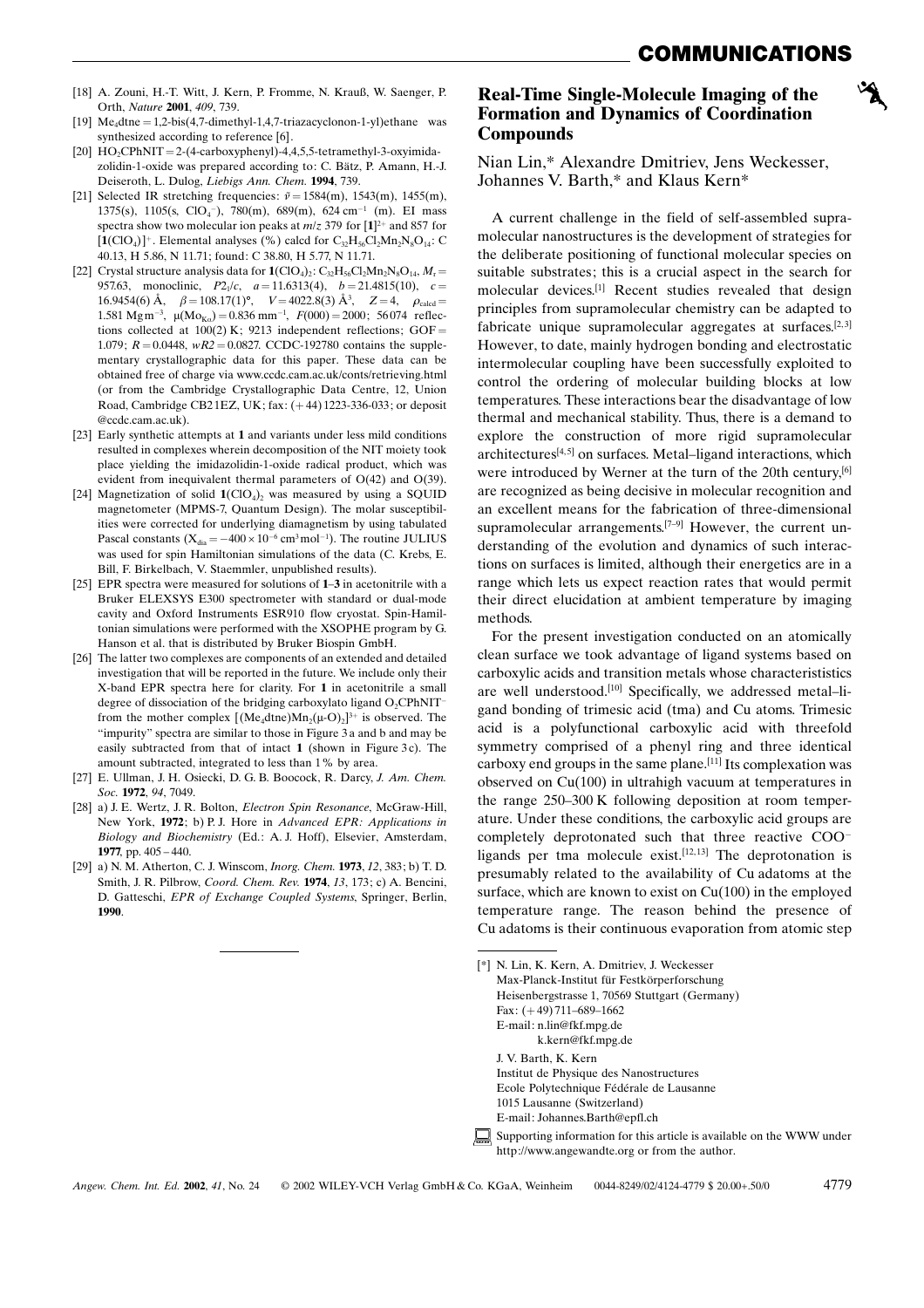# COMMUNICATIONS

edges, which accounts for the presence of a two-dimensional lattice gas at the surface. This process can be understood by analogy to the coexistence of gas and condensed phases in bulk systems described by the vapor pressure of a substance. Individual Cu adatoms cannot be resolved in STM images because of their high surface mobility at room temperature.

At appreciable coverages individual molecules appear as equilateral triangles in STM images (Figure 1 a), which reflects a flat-lying geometry where the molecule is bound



Figure 1. a) STM topograph of trimesic acid adsorbed on a Cu(100) surface at 300 K. The triangular shape reflects a flat-lying adsorption geometry. Cloverleaf-shaped arrangements of four tma molecules with a central protrusion represent  $[Cu(tma)_4]^{n-}$  coordination compunds. b) Model for the  $\left[\mathrm{Cu}(\mathrm{tma})_{4}\right]^{n-}$  configuration with a central Cu atom coordinated by four carboxylate ligands, where carbon atoms are in gray, oxygen atoms in red, hydrogen atoms in white, and Cu adatoms in yellow; the Cu substrate is depicted by the orange lattice, where  $a_0 = 3.61 \text{ Å}$ . In agreement with the tunneling data the tma triangles do not point straight to the central site, which indicates a unidentate coordination of the Cu adatom. c) Regular array of  $[Cu(tma)_4]^{n-}$  complexes. d) STM image and model of the  $[Cu<sub>2</sub>(tma)<sub>6</sub>]<sup>n-</sup>$  coordination compound with four unidentate and two syn,syn coordination bonds.

with its phenyl ring parallel to the substrate. The symmetry and characteristic side length of approximately  $8 \text{ Å}$  agrees well with the shape and dimensions of tma.<sup>[12]</sup> Four distinct orientations with respect to the substrate lattice were found with one of the triangle's corners always pointing along a high-symmetry direction, [011] or  $[011]$ , of the Cu(100) surface. This situation is understood to be a consequence of the occupation of high-symmetry hollow sites at the atomic lattice of the substrate. The data reveal, moreover, that the molecules tend to be arranged in a complementary manner, that is, neighboring tma molecules are oriented antiparallel, and, as such, the close packing at the surface can be explained as a consequence of the space-filling principle. However, this rule is not generally obeyed and arrangements occur where four tma molecules form a cloverleaf structure with a bright protrusion at the center. The formation of the cloverleaf structure is directly related to the density of the Cu adatom

lattice gas.[14] This configuration is associated with a central Cu adatom which is coordinated by the carboxylate ligands from the four surrounding molecules and is hence designated  $[Cu(tma)<sub>4</sub>]<sup>n-</sup>.$ 

A close inspection of the STM image in Figure 1 a reveals that the carboxylate ligands of tma do not point straight towards the central protrusion in the compound. This observation demonstrates that the oxygen atoms in the respective COO<sup>-</sup> moieties are not equivalent, which indicates a unidentate coordination of the Cu atom as illustrated by the model in Figure 1 b. If it is assumed that the tma molecule is in an unrelaxed geometry, the Cu $\cdots$ O distance is estimated to be 3 ä, which is substantially larger than the characteristic Cu $\cdots$ O distance of approximately 2 Å encountered in threedimensional copper carboxylates.<sup>[10]</sup> This Cu $\cdots$ O relaxation distance is attributed to the role of the atomic lattice of the substrate, which energetically favors high-symmetry adsorption sites. Moreover, the nature of the coordination bond itself is expected to be modified in the presence of the electrons from the Cu conduction band. Similar effects were encountered in hydrogen-bonded assemblies.<sup>[3,15]</sup> Finally, the STM topograph shown in Figure 1c demonstrates that a regular array of  $[Cu(tma)_4]^{n-}$  cloverleafs can be obtained.

The square shape of the  $[Cu(tma)_4]^{n-}$  configuration with its fourfold coordination is characteristic of  $Cu<sup>H</sup>$  complexes.<sup>[16,17]</sup> Thus, the cloverleaf arrangement should be considered formally as a  $[Cu<sup>H</sup>(tma)<sub>4</sub>]^{10-}$  ion. However, it is important to note that the charge on both the Cu adatoms and the adsorbed tma molecules is strongly affected by the presence of the electrons of the metal surface, which effectively screen any charged adsorbate. A deprotonated tma molecule at the surface should thus not be considered as a  $(\text{tma}_{ad})^{3-}$  ion, but rather as a neutral tma/Cu(001) complex. As an important consequence, the oxidation state of the central Cu atoms in the  $\left[\text{Cu}(\text{tma})_4\right]^{n-}$  configuration cannot be determined unambiguously. This contrasts the situation encountered with isolated compounds in three dimensions, where the charge is usually balanced by counterions.

Extended one-dimensional or two-dimensional networks, where more than one carboxylate ligand per tma molecule participates in the formation of coordination bonds, were not formed. This is again associated with the influence of the atomic lattice of the substrate, which pins the reactive species in a certain position and orientation to the surface. However, a second compound could be identified close to saturation of the tma monolayer, where two Cu atoms are bound by six tma molecules. An analysis of the corresponding STM data (Figure 1 d) reveals that with this  $\left[\text{Cu}_2(\text{tma})_6\right]^{m-}$  configuration four unidentate and two syn,syn coordination bonds are present.

The mechanism for the formation of the  $[Cu(tma)_4]^{n-}$ compounds could be directly followed by STM measurements at room temperature.[18] The formation of single chemical bonds has been shown before; however, in these studies the bonding was typically induced by manipulating the reactants with the tip of a scanning tunneling microscope at very low temperatures.<sup>[19, 20]</sup> In striking contrast, the reaction proceeds under equilibrium conditions in the present observations. As a consequence, the natural path of a multicomponent chemical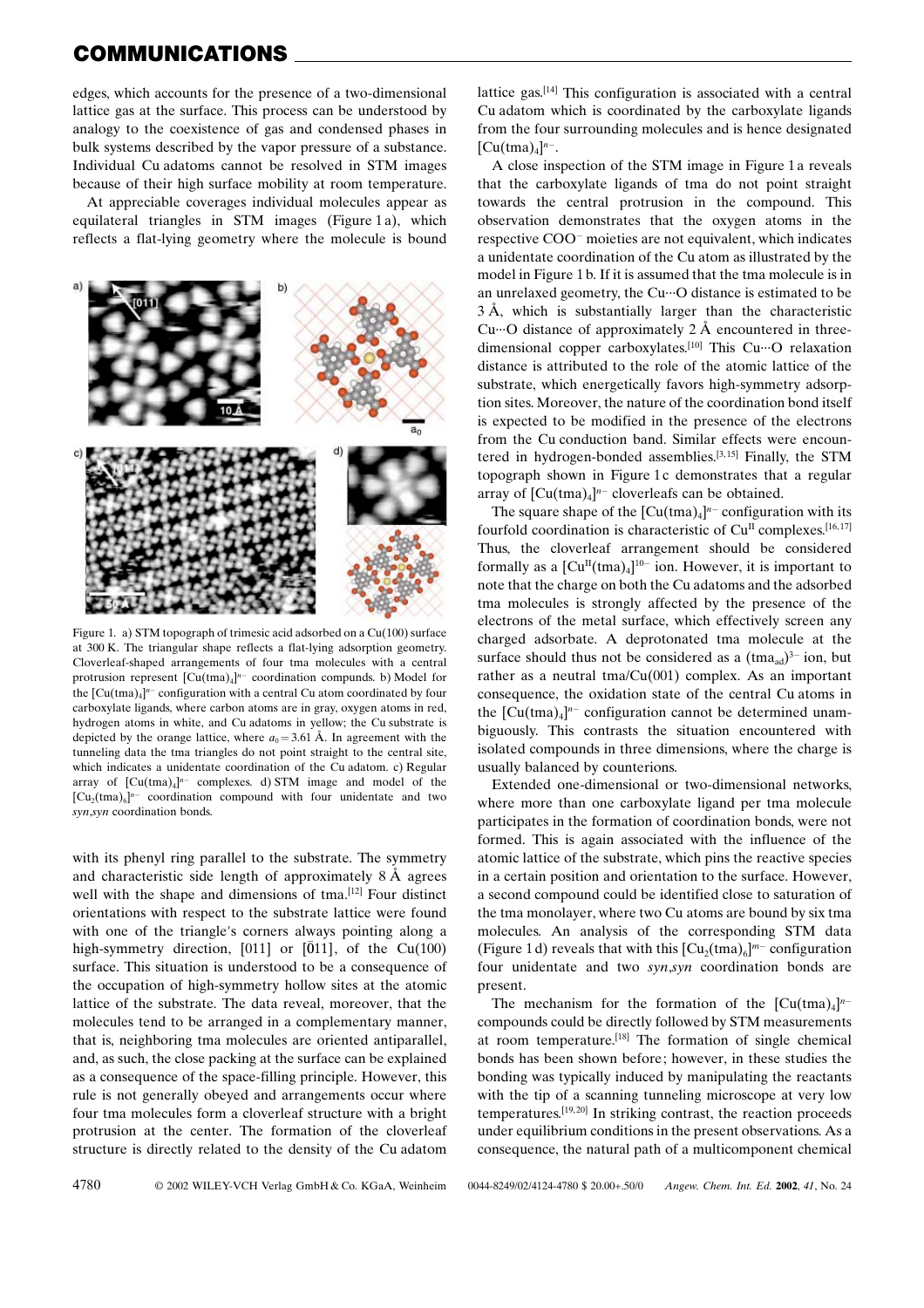## COMMUNICATIONS

reaction could be characterized: The thermal rotations of single tma molecules at appreciable coverages can be monitored, since surface diffusion is restricted by space limitations. This situation is illustrated by the sequence of images shown in Figure 2, which were taken over a time

by the STM image in Figure 3, single or small groups of compounds can be readily resolved. That is, the  $[Cu(tma)_4]^{n-1}$ configuration is stationary and can be imaged until it eventually dissociates.[21] The lifetime of the cloverleaf arrangements depends strongly on the local environment.



Figure 2. Molecular rotors working as dynamical atom trap: Sequence of STM images revealing the molecular mobility during the association and dissociation of a  $\text{[Cu(tma)]}^{n}$  cloverleaf over a 160-second time interval. The four tma molecules invloved in the complex formation are artificially highlighted by color. After rotational motions and displacements of tma molecules  $(t = 40 \text{ s})$ , a Cu adatom is captured and the coordination compound is formed  $(t = 80 \text{ s})$ . A tma molecule which rotated while the image was recorded is marked by an arrow. The coordination bond is subsequently disrupted and the Cu atom disappears again  $(t = 120 \text{ s})$ .

interval of 160 s. In the initial frame, the tma molecules marked a and b change their orientation and position, thus revealing rotation and hopping of single molecules. The characteristic spikes along the scanning direction are caused by motions of the tma molecules occuring while the data were recorded; for example, molecule a has switched its orientation from pointing upwards to pointing downwards in the image taken after 80 s (marked by the arrow). Both a and b are aligned antiparallel with respect to their neighbors at  $t = 0$  so as to achieve close packing. Neither of them was in a correct position or orientation for formation of the cloverleaf arrangement. In the second  $(40 s)$  and third frames  $(80 s)$ , a and b switched orientations, respectively, and the cloverleaf configuration with a central protrusion evolved. This effect is understood to be a result of the capturing of a copper atom diffusing on the surface and the formation of coordinative bonds with the carboxylate ligands of the tma molecules, that is, an association reaction leading to a  $[Cu(tma)_4]^{n-}$  complex took place. The Cu atom can exclusively be resolved when it is held by four carboxylate ligands, otherwise its high surface mobility makes STM imaging impossible. The subsequent frame  $(t = 120 \text{ s})$  reveals that the dissociation reaction readily takes place under the same conditions, which indicates that thermal motions or collisions with other molecules are sufficent to disrupt the metal-ligand bond. These observations reveal that molecular rotors (namely, the spinning tma molecules) with functional end groups can operate as a dynamical trap for diffusing Cu adatoms. The formation of the complex is only feasible when four tma molecules switch to the appropriate mutual orientation and snatch a Cu atom passing by at the crucial moment. In marked contrast to  $[Cu(tma)<sub>4</sub>]<sup>n-</sup>, the [Cu<sub>2</sub>(tma)<sub>6</sub>]<sup>n-</sup> species was found to be stable$ under the employed conditions.

Quantitative information on the lifetime and formation of the compounds was obtained from measurements made at low concentrations, where both Cu adatoms and individual tma molecules are highly mobile on the surface. Accordingly, no isolated species can be observed. However, as demonstrated

For example, the average lifetime with two neighboring compounds (ellipse in Figure 3) is typically more than three times longer than that of an isolated species (circle in Figure 3). This observation suggests the two species have different reactivity, that is, two neighboring species are more stable than isolated ones. Since both measurements were made simultaneously at the same temperature this must be associated with steric effects. As indicated in Figure 3 (tma molecules are marked by arrows), the movement of adjacent molecules in neighboring complexes is impeded so that they experience



Figure 3. Observation of both isolated and small aggregates of  $[Cu(tma)_4]^{n-}$  complexes for low coverages at room temperature. Freely transporting and spinning tma molecules coexist on the surface with copper adatoms, which were not imaged by STM. The characteristic spikes along the scanning direction were caused by those moving tma molecules, while the dark shadows surrounding the stationary  $[Cu(tma)_4]$  compounds are areas where free molecules are not present. The lifetime of the isolated compounds (marked by a circle) was determined by sequential imaging of the same area. Aggregates of several compounds such as that marked by the ellipse have increased lifetime because of the hindered motion of neighboring molecules (marked by arrows).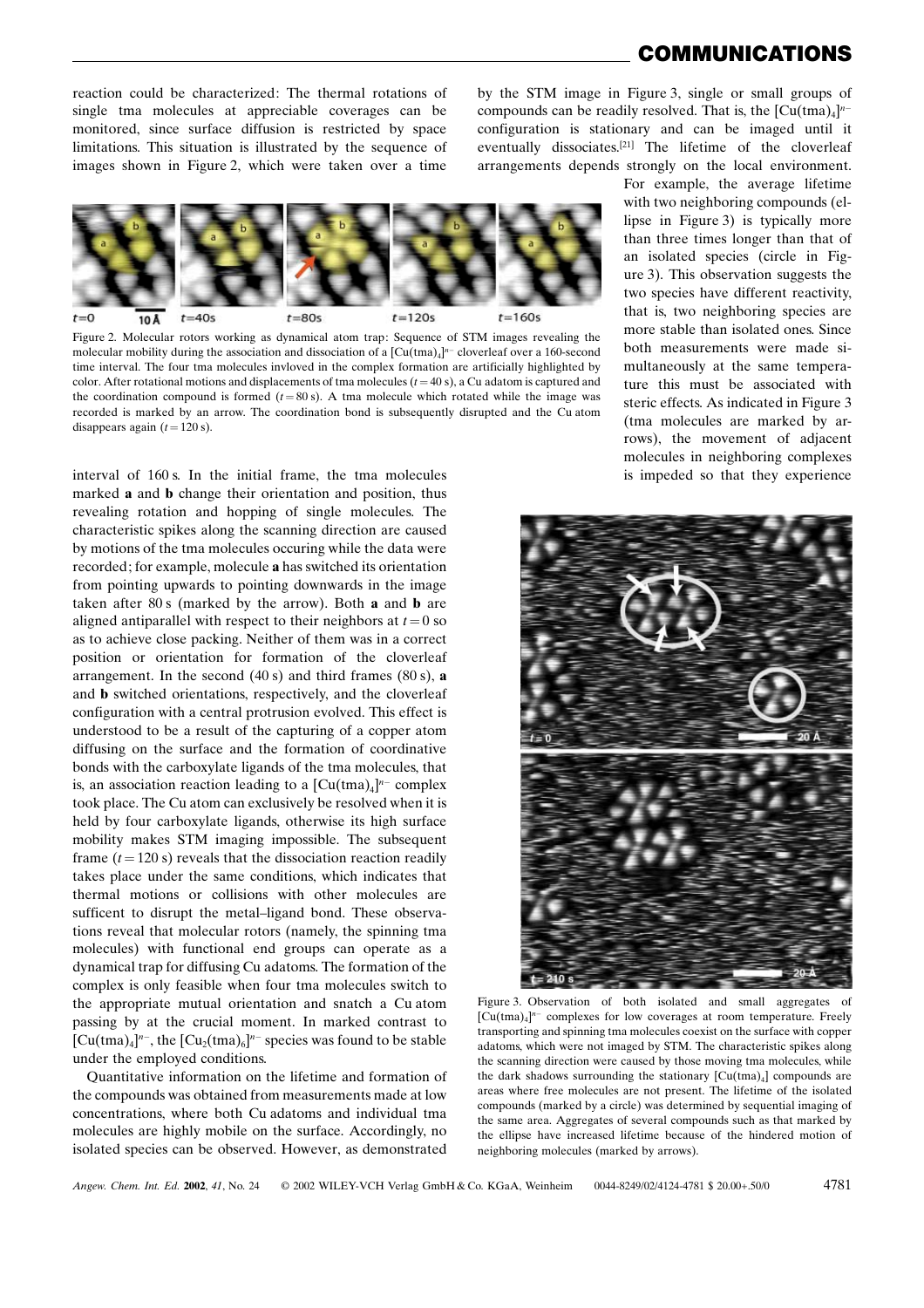# COMMUNICATIONS

higher energy barriers for rotation or migration. This hindering effect thus indirectly reduces the probability of dissociation. Similarly increased lifetimes were observed for compounds at step edges, where the steps act as the hinderance. In the extreme case a  $[Cu(tma)_4]^{n-}$  compound in a regular array (as shown in Figure 1 c) has never been observed to dissociate during our measurements, that is, over 5 h. Lifetimes of the  $[Cu(tma)_4]^{n-}$  complexes at room temperature in different environments are compiled in Table 1.

Table 1. Average lifetime of  $[Cu(tma)_4]^{n-}$  complexes in different local chemical environments at 300 K.

|              | Isolated   | At step  | Two         | Saturated |
|--------------|------------|----------|-------------|-----------|
|              | on terrace | edge     | neighboring | layer     |
| lifetime [s] | $34 \pm 5$ | $87 + 5$ | $120 + 5$   | >18000    |

The average lifetime of an isolated cloverleaf was determined from an analysis of STM sequences with 100 frames recorded at room temperature with high scanning velocities (9 s per frame) to be  $34 \pm 5$  s. The inverse of this value corresponds to the mean dissociation rate. In a similar way, dissociation rates at reduced temperatures have been determined; the entire result is plotted in the Arrhenius representation in Figure 4. The data points fall on a straight line whose



Figure 4. Arrhenius representation of the dissociation rate  $(R)$  for isolated  $[Cu(tma)_4]^{n-}$  compounds derived from analysis of STM data for low coverages at temperatures in the range 260-300 K. The corresponding energy barrier is determined to be  $E_d = 0.31 \pm 0.08$  eV.

slope corresponds to the energy barrier for dissociation of the coordination compound  $(E_d)$ . The linear fit of the data yields  $E_d = 0.31 \pm 0.08$  eV. With the present system, the determined energy value is a combination of the contributions associated with the formation of coordination bonds and the repositioning of the involved elements (note that the value of the present energy barrier is smaller than the binding energy of related coordination compounds in the gas phase. The higher stability of the  $\text{[Cu}_2(\text{tma})_6\text{]}^n$  configuration is understood to be a consequence of the increased number of coordination bonds involved and possibly an increased barrier for molecular rotations in this more densely packed arrangement (steric hinderance).

Our results show that single-molecule investigations can provide comprehensive insight into the evolution of coordination compounds, where several reacting species are involved. In view of the rich potential and wide application of metal-ligand interactions, it is suggested that such insight will be valuable in the future search for nanoscale elements on templates. More generally speaking, the observations reveal that the natural path of a multicomponent chemical reaction can be directly characterized and the corresponding energetics can be quantified.

#### Experimental Section

The sample preparation and characterization have been conducted in an ultrahigh vacuum (UHV) environment that provides well-defined conditions for the experiment. The UHV system (base pressure about  $3 \times$  $10^{-10}$  mbar) is equipped with a home-built variable-temperature UHV-STM described elsewhere (operational in the range of  $40-800$  K), as well as standard facilities for sample preparation and a quadrupole mass spectrometry analysis (QMS). The Cu(100) surface was cleaned by repeated cycles of  $Ar^+$  sputtering and subsequent annealing (500 eV, 6  $\mu$ A, 800 K), which allowed atomically flat terraces of up to 200 nm width separated by monatomic steps to be obtained. The STM experiments were performed in the constant current mode, with maximum bias voltages up to 2 V. Data were obtained starting in the temperature range 180-300 K. Commercially available tma (Fluka Chemie AG) in powder form was deposited by organic molecular beam epitaxy from a Knudsen-cell-type evaporator. The temperature of the cell was held constant at 460 K during the evaporation.

Received: September 9, 2002 [Z50127]

- [1] a) J. K. Gimzewski, C. Joachim, Science 1999, 283, 1683 1688; b) C. Joachim, J. K. Gimzewski, A. Aviram, Nature 2000, 408, 541-548.
- [2] a) M. Böhringer, K. Morgenstern, W. D. Schneider, R. Berndt, F. Mauri, A. De Vita, R. Car, *Phys. Rev. Lett.* **1999**, 83, 324-327; b) M. Furukawa, H. Tanaka, K. Sugiara, Y. Sakata, T. Kawai, Surf. Sci. 2000, 445, L58-L63; c) T. Yokoyama, S. Yokoyama, T. Kamikado, Y. Okuno, S. Mashiko, Nature 2001, 413, 619-621.
- [3] J. V. Barth, J. Weckesser, C. Cai, P. Gunter, L. Burgi, O. Jeandupeux, K. Kern, Angew. Chem. 2000, 112, 1285 - 1288; Angew. Chem. Int. Ed.  $2000, 39, 1230 - 1234.$
- [4] A. Semenov, J. P. Spatz, M. Möller, J.-M. Lehn, B. Sell, D. Schubert, C. H. Weidl, U. S. Schubert, Angew. Chem. 1999, 111, 2701-2705; Angew. Chem. Int. Ed. 1999, 38, 2547-2550.
- [5] D. G. Kurth, N. Severin, J. P. Rabe, Angew. Chem. 2002, 114, 3833-3835; Angew. Chem. Int. Ed. 2002, 41, 3681 - 3683.
- [6] A. Werner, Z. Anorg. Chem. 1893, 3, 267-330.
- J.-M. Lehn, Supramolecular Chemistry, Concepts and Perspectives, VCH, Weinheim, 1995.
- [8] D. Philp, J. F. Stoddart, Angew. Chem. 1996, 108, 1242 1286; Angew. Chem. Int. Ed. 1996, 35, 1155 - 1196.
- [9] B. J. Holliday, C. A. Mirkin, Angew. Chem. 2001, 113, 2076-2097; Angew. Chem. Int. Ed. 2001, 40, 2022-2043.
- [10] R. C. Mehrotra, R. Bohra, Metal Carboxylates, Academic Press, London, 1983.
- [11] S. V. Kolotuchin, P. A. Thiessen, E. E. Fenlon, S. R. Wilson, C. J. Loweth, S. C. Zimmerman, Chem. Eur. J. 1999, 5, 2537-2547.
- [12] A. Dmitriev, N. Lin, J. Weckesser, J. V. Barth, K. Kern, J. Phys. Chem.  $B$  2002, 106(27), 6907 - 6912.
- [13] C. C. Perry, S. Haq, B. G. Frederick, N. V. Richardson, Surf. Sci. 1998,  $409.512 - 520.$
- [14] The decisive role of atom evaporation from steps could be proven in the present case by the following experiments. In the first case, the step mobility was limited by step decoration with carbon monoxide which significantly delayed compound formation. In the second case, compound formation could be triggered by co-deposition of Cu or by raising the temperature.